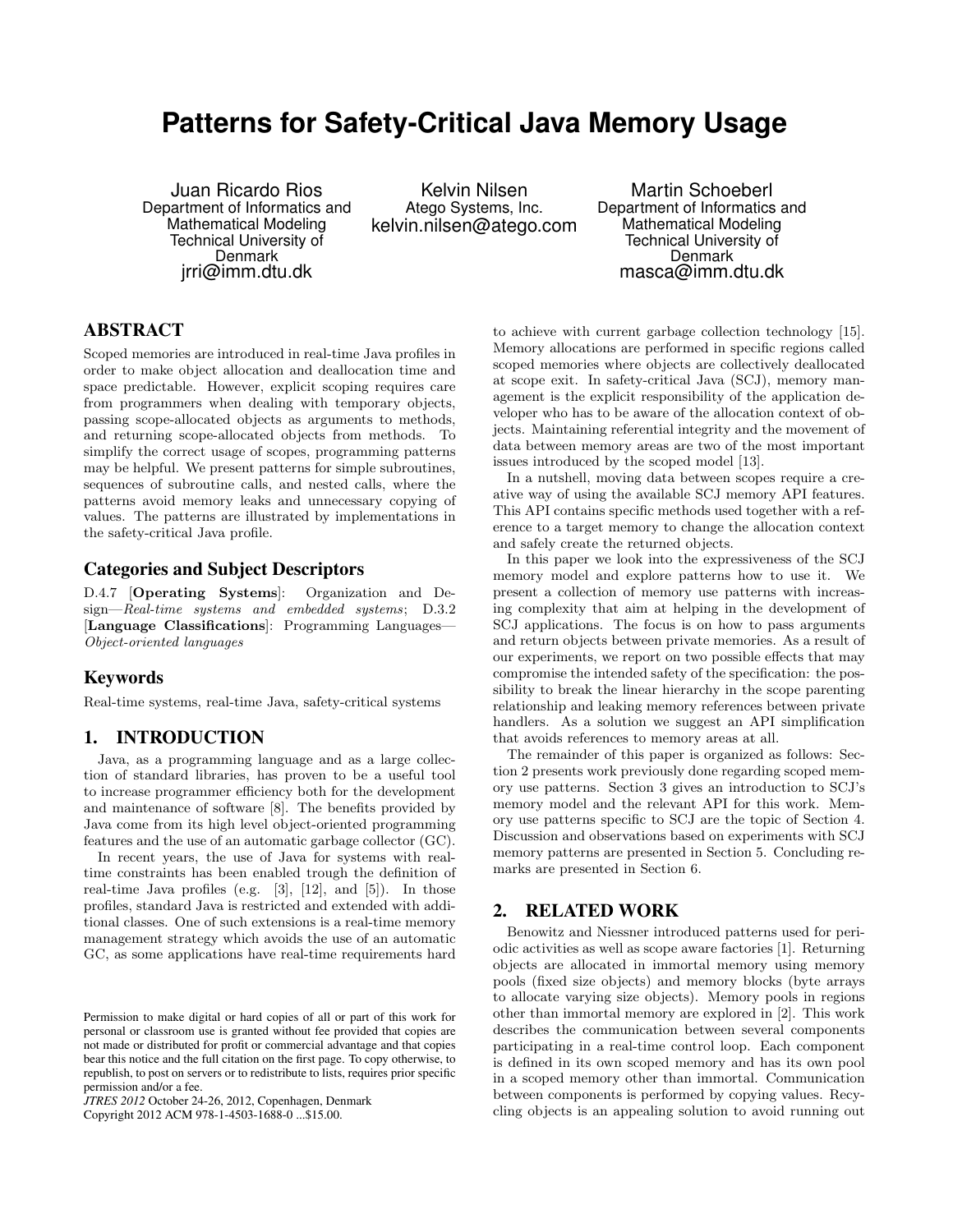of immortal memory. Nevertheless, in this work we explore other possibilities that include the use of SCJ's mission and private memories.

Pizlo et al. investigated design patterns for the RTSJ [14]. The authors document several design patterns for the effective use of scoped memory regions. From their work only the Scoped Run Loop pattern has a direct equivalent in SCJ. The rest are either RTSJ specific (e.g. Wedge pattern), use features not available in SCJ (e.g. Portals), or introduce violations to the reference assignment rules (e.g. Handoff pattern).

The patterns catalog in [1] is extended with another patterns collection in [4]. For this collection, the Memory Tunnel pattern is particularly interesting. It is used to move data between threads executing in different memory areas. It has however, the problem that it forces a "safe" violation of the reference assignment rules. It relies on a memory tunnel structure which is constructed using native methods to bypass the scope constraints regarding references. As SCJ is intended for certification under standards such as DO-178B, this behavior is likely to reduce the chances of passing any certification. Thus, we use a different approach to move data between scopes that goes through mission memory.

Kwon and Wellings propose to map memory areas to Java methods in a user-controlled fashion in [11]. Motivated by the overhead incurred when checking the single parent rule and cross-scope reference assignments [3], they propose a model that reduces the need for such checks. This is achieved by associating a memory region with annotated methods. Memory areas are entered when the method is invoked, effectively changing the allocation context. Objects created within this context are collected when the method returns. References to objects created outside the current method can be passed as parameters or as local objects in the enclosing object that the method belongs to. References to objects in a callee method are not allowed. If there is the need to return objects after a method is executed, it is done by specifying an additional parameter that can define where to store a returned object. The approach uses RTSJ scoped memories in a restrictive style that is very similar to SCJ private memories. The annotation facility hides the complexities of using the memory API to encapsulate methods and to return objects.

The Lifecycle Memory Managed Periodic Worker Threads pattern (LMMPWT) described in [6] presents an RTSJ framework where a group of no-heap periodic threads cooperate together to complete a task. This pattern focuses on object lifetime management and does not require an explicit understanding of scopes. Lifetimes assigned to objects are divided in four categories that can be directly related to the lifetime of immortal, mission, private and nested memory allocated objects in SCJ. Movement of data between scopes and creation of objects in arbitrary memory areas is done with an encapsulated use of the memory API. The drawback of this implementation is that it relies heavily on reflection for manipulation of objects. Note that the java.lang.reflect package is not part of the SCJ specification.

In [19], the authors introduce the concept of scoped types as a way to encapsulate scoped objects. Scope and portal classes are defined and associated with their defining packages. Nested scopes are in turn associated with nested packages. Accessibility of a scoped class is restricted to instances of classes allocated in the same or nested scopes. This work is later extended in [16] where the authors document a number of programming idioms to manipulate scopes.

## 3. SCJ MEMORY MODEL

SCJ uses a restricted version of the scoped memory model introduced by RTSJ [3]. In SCJ's memory model, the garbage collected heap memory is not needed as the use of RealtimeThread is not allowed. There are three different scoped memory areas with different requirements on the lifetime of objects they can hold, namely immortal memory, mission memory, and private scopes. Objects allocated in immortal memory remain valid until the JVM finishes, objects in mission memory are valid for the duration of the mission, and objects in initial private scopes are valid for the duration of one release of a handler. Immortal and mission memory areas are shared between handlers executing concurrently and private scopes can be entered only by a single handler.

Private memories can also have nested scopes to provide space for temporary computations. Nested scopes are created within the backing store reservation space of an event handler's private memory and can be entered only from the memory area where it was created. As an example, the computation of a Fast Fourier Transform (FFT) from a set of samples may create many objects that won't be needed after the result is computed. Any algorithm that consists of multiple processing phases, with the output of each phase serving as the input to the next, is a good candidate for the use of nested private memories to hold the temporary data used within each phase. JPEG encoding is an example of such an algorithm.

# 3.1 SCJ Memory API

Memory areas are constructed as instances of the ImmortalMemory, MissionMemory and PrivateMemory classes. The latter two extend a common SCJ class, ManagedMemory. Unlike the RTSJ, it is not possible to explicitly create instances of MemoryArea objects. The SCJ infrastructure instantiates MissionMemory and PrivateMemory objects in response to certain user requests.

Memory area objects represent an allocation context but the objects themselves are created outside the allocation context they represent e.g., the object representing the initial mission memory resides in immortal memory.

Memory areas are entered implicitly by the infrastructure, using ManagedMemory.enterPrivateMemory() to move into an inner nested scope, or with executeInArea() to enter an outer nested scope.

Objects are created in the allocation context where the private handler is executing but they can also be created in a different memory area with the help of newInstance() and newArray() methods.

It is possible to obtain references to memory areas with the methods getMemoryArea(Object object) and getCurrentManagedMemory(). Such references can be used in combination with the previously described methods to move to an explicit memory area or to indicate where an object is to be created.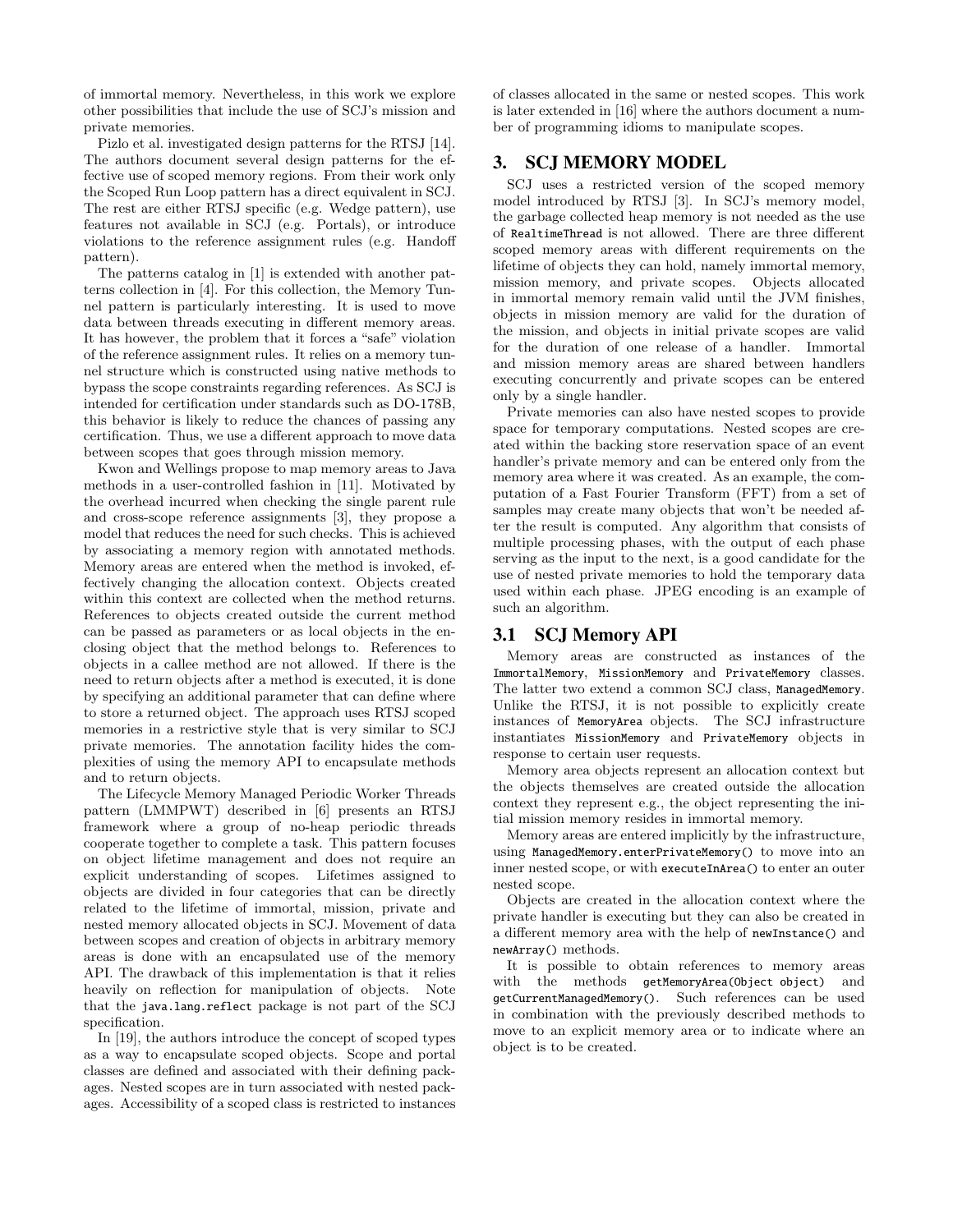# 4. SCOPED MEMORY USAGE PATTERNS

Patterns can be used to document expertise, provide solutions to recurring design problems, and can lead to more flexible and reusable software. In [9], a design pattern is defined as a solution to a problem in a context.

Based on experience, the main problems with the SCJ are establishing abstractions that allow safe and reliable integration of independently developed software components, abstractions that provide an assurance that integration of components does not introduce memory leaks and illegal references.

This work looks into the expressiveness of the SCJ memory model and explores patterns relating to the use of this memory model. The following section presents several scoped memory usage patterns that aim at helping in the development of SCJ applications. The focus is on how to pass arguments into and return objects from methods that change the allocation context to a nested memory.

### 4.1 The Basic Pattern

The organization of the event handlers and the initial private memory in SCJ can be considered as a basic, minimalistic pattern. It works quite well when the event handler will not return results or need arguments as parameters (e.g. no feedback is expected when sending control signals to actuators). In this case, it is not necessary to preserve results for the next time the memory area is activated. Implementation of this pattern is straightforward. A managed event handler overrides the handleAsyncEvent() method. Temporary objects are allocated in the initial private memory and the memory area is recycled at the end of the release. This pattern is called Scoped Run Loop Pattern in [14]. The difference between the SCJ pattern and the RTSJ pattern is that the memory area does not need to be explicitly created and entered, as this is all handled by the SCJ implementation.

#### 4.2 Loop Pattern

Since private memory space is a scarce resource, applications should carefully use the memory to avoid running out of space. One way to recycle memory is to use nested private scopes. A nested private scope can be entered and exited several times during a release. The object representing the nested private scope is reused in the implementation to avoid generating garbage in the initial private memory [17]. This nested private memory is entered by creating a Runnable and change the allocation context with enterPrivateMemory().

An example scenario that benefits from temporary allocation within a nested private memory is a loop body that has no dependency on variables declared within the method and produces no results that need to be visible following execution of the loop body. This is shown in Figure 1.

In this example, all the objects created by the Runnable w executed in the nested memory will be collected when the enterPrivateMemory() method returns. One can imagine the instance of the Worker class to be applying an encryption algorithm to a block of static data that should be transmitted periodically. The encryption algorithm can then generate garbage as a result of temporal computations which will be collected at the end of every release.

Two important issues need to be considered. First, avoidance of illegal references and second, the possibility to introduce memory leaks. Memory leaks can be introduced class MyHandler extends PeriodicEventHandler {

```
public void handleAsyncEvent() {
    Worker w = new Worker();
    for (int i = 0; i < BLOCK_SIZE; i++){
     ManagedMemory.enterPrivateMemory(256, w);
    }
 }
}
```


if on every iteration the loop allocates objects in an outer memory, for example, in immortal or mission memory.

It is important to emphasize that this additional private memory is only useful when entered several times, usually in a loop. If it would be entered only once per release, one can stay within the primary private memory – the backing store consumption would be the same.

#### 4.3 Execute with Primitive Return Value

More interesting is the case when one wants to pass parameters and/or preserve results within iterations of a scoped loop or handlers/Runnables executing in its own private memory.

Naïve approaches may attempt to use static fields to pass information between scopes. This is limiting, because static fields are only allowed to refer to objects residing in immortal memory; thus, this precludes the passing of scopeallocated parameters. Further, this approach is not thread safe, because multiple threads endeavoring to call the same subroutine would overwrite each other's parameters.

References to an object allocated in mission memory (or any other outer scope) used to pass arguments and return results need to be brought into the Runnable. However, Runnable's run() method has no parameters.

As an alternative, we can create a class that implements Runnable and use input and output objects to pass and return information. References to those objects are passed in the constructor of that class. Upon return, the caller copies the value from the Runnable's field. Clearly, a drawback when using this approach is that only primitive values can be copied as the return value. Figure 2 shows an example.

#### 4.4 Returning a Newly Allocated Object

It might be the case that we want to run part of the execution in a nested private memory but we need to create objects that will be used later. References to objects created in inner scopes cannot be passed to outer contexts, as they will be reclaimed when leaving the inner scope. The key point here is that objects created while executing in an inner scope need to be created in an outer scope. SCJ's API offers the following two options to create objects outside the current allocation context:

- Using executeInArea() to explicitly change the allocation context, or
- Using newArray() or newInstance() to create the objects without explicitly changing allocation context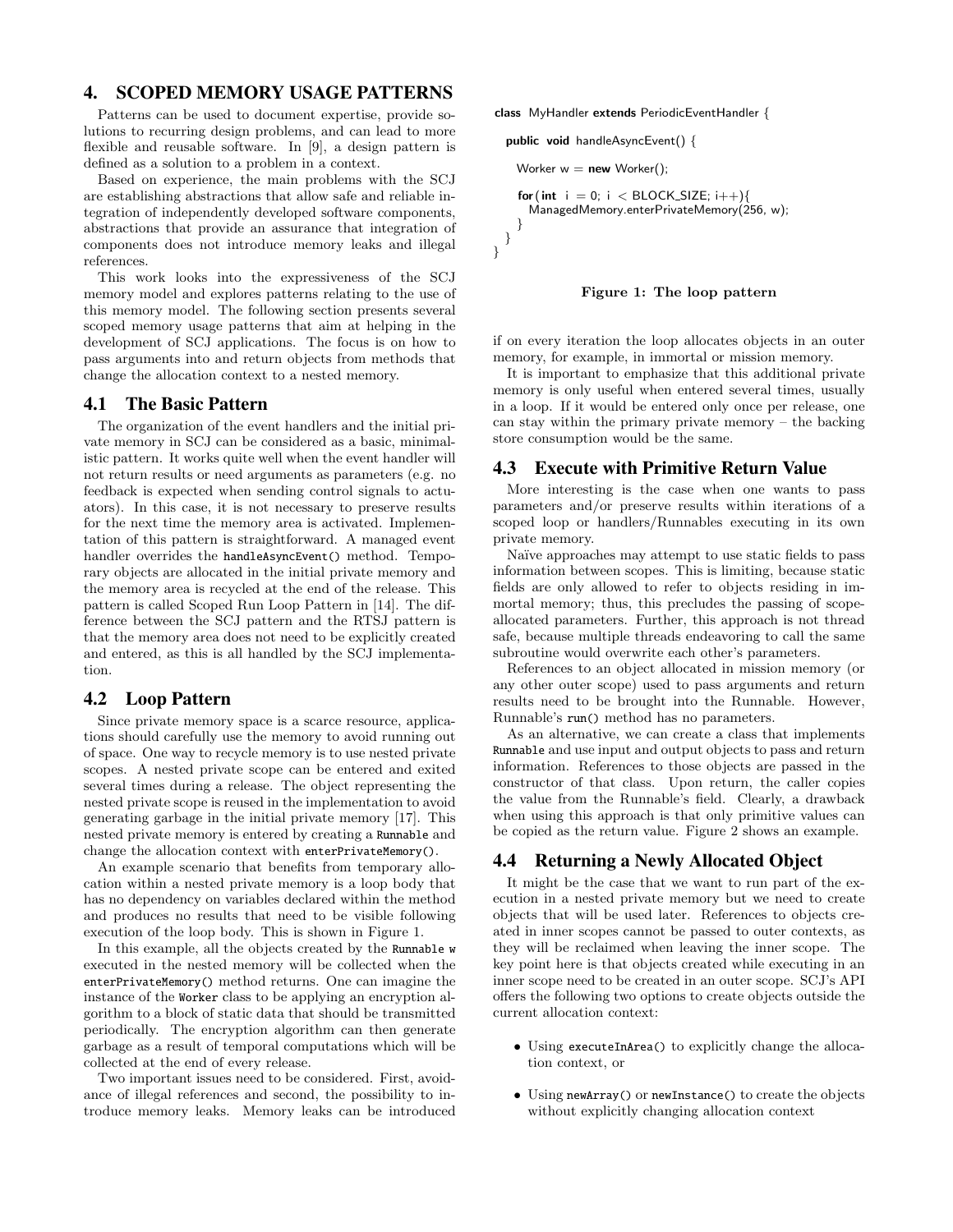public class Worker implements Runnable {

```
SimpleIn in; SimpleOut out;
  public Worker(SimpleIn in, SimpleOut out) {
      this \cdot in = in;
      this . out = out:
  }
  public void run() {
    // Use this . in , work and generate garbage
    T temp = new T();
     // assign primitive values to out
    out. result = temp.x;
  }
}
class MyHandler extends PeriodicEventHandler {
  public void handleAsyncEvent() {
      // allocate input and output parameters
```

```
// fill input arguments
  Runnable r = new Worker(in, out);
  ManagedMemory.enterPrivateMemory(256, r);
  // now we can use out. result
}
```
}

Figure 2: Execute with return.

For both options we need a reference to the memory area where the object is to be created and a way to reach the new object. Figure 3 shows an example of how to use nested memory scopes with return objects together with newInstance().

In this example, a reference to the memory is obtained via the getMemoryArea method. The return object is allocated in the scope where the caller (this) is allocated, but it can be done in any outer scope. The newly created object can be accessed through the reference that is part of the Worker instance.

The main restriction of this approach is that it is limited to the use of the parameterless constructor of the returnable object. This is a consequence of the requirements imposed on the newInstance() method in SCJ [12]. For more complex classes executeInArea() needs to be used.

### 4.5 Scoped Methods

One can create a nice abstraction to hide the complexities of parameter passing, returning results and switching between memory areas by combining the patterns described above into a scoped method. Ideally, a scoped method would be an expression of the form  $ret = f(params)$  that can be executed in a specific memory area, have input parameters, and can return values or references to objects.

For an SCJ application developer, executing code in a specific memory area is achieved through the use of enterPrivateMemory() to go into a nested private memory or by using executeInArea() to move into an upper nested scope. Since both methods take a Runnable object as argument, the active part of a scoped method should be coded within the run() method of a Runnable object.

To provide the functionality of parameter passing and returning results, we use a parameter object whose fields conclass Worker implements Runnable {

RetObject rObj;

public void run() {

```
// Do some work...
MemoryArea mem = MemoryArea.getMemoryArea(this);
rObj = mem.newInstance(RetObject.class);
```
} };

}

class MyHandler extends PeriodicEventHandler {

```
public void handleAsyncEvent(){
```
Worker  $w = new Worker()$ ; ManagedMemory.enterPrivateMemory(256,w);

```
// Use returned object and fields
  w.rObj ...
}
```
#### Figure 3: Use of newInstance to create an object in an upper scope.

tain the method arguments, a reference to the memory area where the returning object shall be allocated, and a field to store the reference to the returned object (so it can be accessed when the method finishes). Figure 4 shows an example of a scoped method that executes in a nested private memory.

#### 4.6 Runnable Factory

Creating all the code above for a single scoped method might be cumbersome. Typically, one would like to execute more than one method in an application. Hiding this complexity can be done through a Runnable factory whose methods have a Runnable return type. The application's method code is implemented in the run method of this returned Runnable. The factory object itself can be instantiated in the handler's private memory or any other shared memory. Parameters can be passed when calling the factory method. Figure 5 illustrates the concept.

The example shows an *auxiliary object*, auxObjIn, used to pass arguments and return values by way of the readTemperature() factory method. This object has a field used to store a reference to an *arbitrary object*, resArbObj, that should be returned. In this case, the memory area where the result object is to be saved, is obtained from the auxiliary object via the getMemoryArea() static method.

The drawback with this particular implementation is that the memory area where the returned object is allocated will be restricted to the memory area of the auxiliary object. If the returned object needs to be saved in a different context then an additional field holding a reference to the destination memory area can be included in the auxiliary object.

One can go even further and hide the enterPrivateMemory() within a real method and also return the reference to the outer scope allocated object.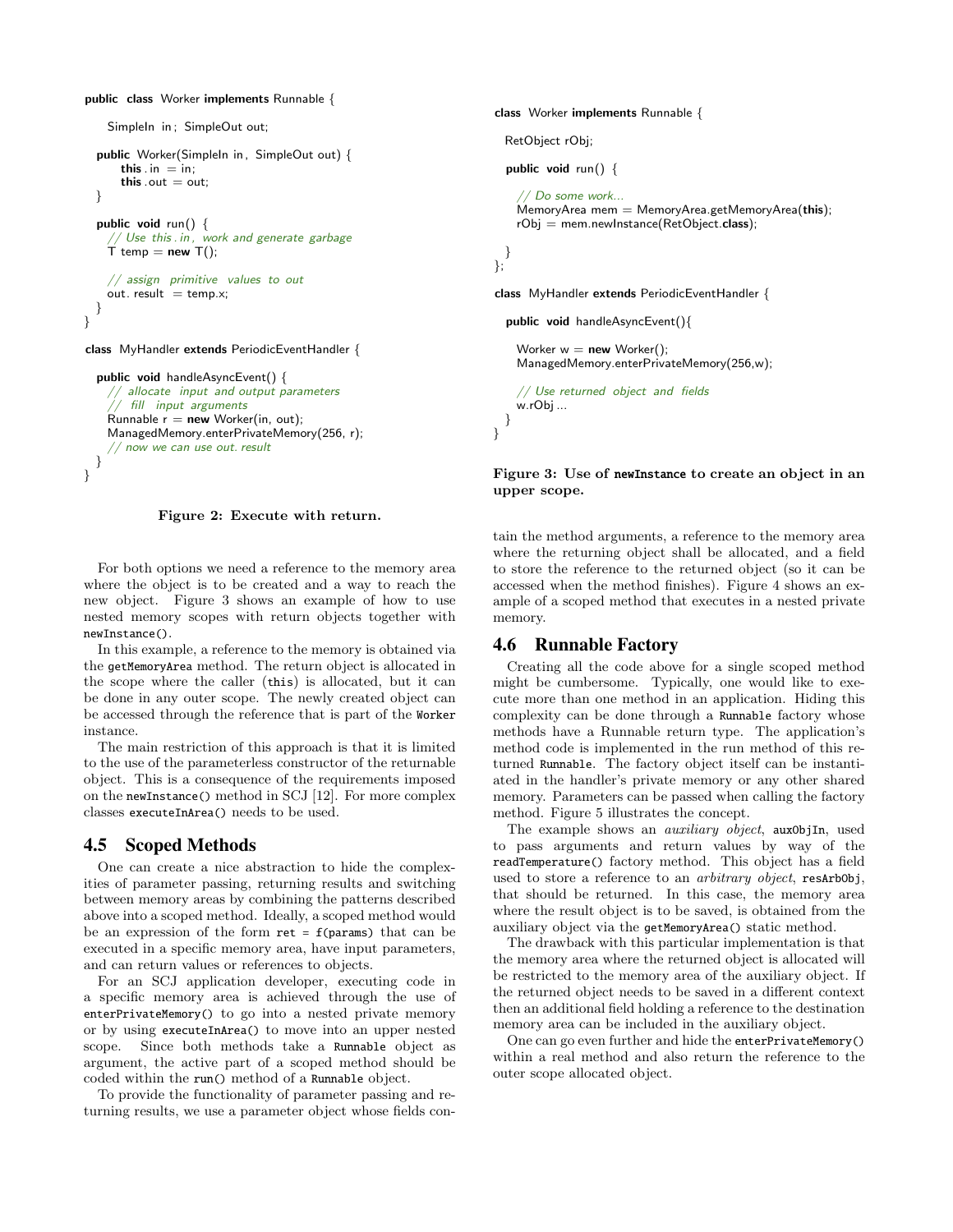```
public class ParamObject {
 ManagedMemory mem; // Memory reference
 param_X... // Method parameters
 ReturnObject rObj; // Return reference
}
public class Method implements Runnable {
 ParamObject params;
 Method(ParamObject params){
    this . params = params;
 }
 public void run() {
   // Use parameters, do work, create garbage
    // Change context, create return object
    p^2arams.mem.executeInArea(new Runnable() {
    public void run() {
     ReturnObject rObject = new ReturnObject();
      // Update return object fields
      params.retObject = rObject;\};
 }
}
class MyHandler extends PeriodicEventHandler {
 public void handleAsyncEvent(){
```
// Created in the scope where handler executes  $P$ aramObject pObj = new ParamObject();

```
// This object simulates the method with
// parameters that returns an object
Method myMethod = new Method(pObj);
ManagedMemory.enterPrivateMemory(256,myMethod);
```

```
// Now the returned object can be used
  }
}
```
Figure 4: Scoped method with parameters and a return object.

# 4.7 Producer/Consumer

Control systems are often composed of producer and consumer processes that run in their own thread of control. The exchange of information between a producer and a consumer can involve data structures or objects, rather than primitive types. In [14] and in [4] solutions are proposed for RTSJ. Such solutions involve the use of portal objects (not part of SCJ), shared scopes, or the introduction of safe violations to the reference assignment rules.

Communication between handlers goes through objects located in the shared memory areas, mission and/or immortal memory. Objects in those areas are not reclaimed until termination of the mission or the JVM respectively. Thus we need to reuse objects in those shared memory areas. In [7], a solution is devised using a memory pool of immortal objects. SCJ allows the use of non-immortal objects to do manual pooling. The pool of objects can be collected when the mission finishes.

```
public class RunnableFactory implements IRunnable{
   @Override
    public Runnable readTemperature(final int i,
                                final AuxObj auxObjIn) {
      return new Runnable() {
        @Override
        public void run() {
            // Do work, here we can use input parameters ...
           \sqrt{/} log() is common to all runnables ...log();
          // Overwrite primitives OK...
           \dot{\mathcal{C}} Change execution context \ldots another runnable \ldotsMemoryArea.getMemoryArea(auxObjIn).
                               executeInArea(new Runnable(){
          @Override
          public void run() {
            ArbObj resArbObj = new ArbObj();
            resArbObj.a = 50;auxObjIn.arbObj = resArbObj; \};
          }
        };
   }
    @Override
    public Runnable otherFactoryMethod() {
       ...
   }
 }
class MyHandler extends PeriodicEventHandler {
  public void handleAsyncEvent() {
```

```
RunnableFactory factory = new RunnableFactory();
AuxObj auxObj = new AuxObj);
```

```
ManagedMemory.enterPrivateMemory(256,
    factory . readTemperature(5, auxObj));
```

```
ManagedMemory.enterPrivateMemory(512,
    factory .otherFactoryMethod());
```
#### Figure 5: Runnable factory.

# 5. DISCUSSION

} }

During our exploration of SCJ style scopes, we found some issues that can be avoided by changes in the SCJ API, in standard Java libraries, and/or allowing true stack allocation of objects.

# 5.1 Simplifying Allocation Context Change

The SCJ specification tries to avoid having references to arbitrary memory areas to forbid a handler to enter or execute code outside its private memory. However, the initial private memory area object is allocated in mission memory. A reference can be leaked by the event handler owning this memory area via a shared object in mission memory. A different handler can try to use executeInArea(), newInstance() and newArray() with this memory reference. This is not an issue but, as defined by RTSJ, requires checking at runtime that the targeted memory area is in the current thread's scope stack.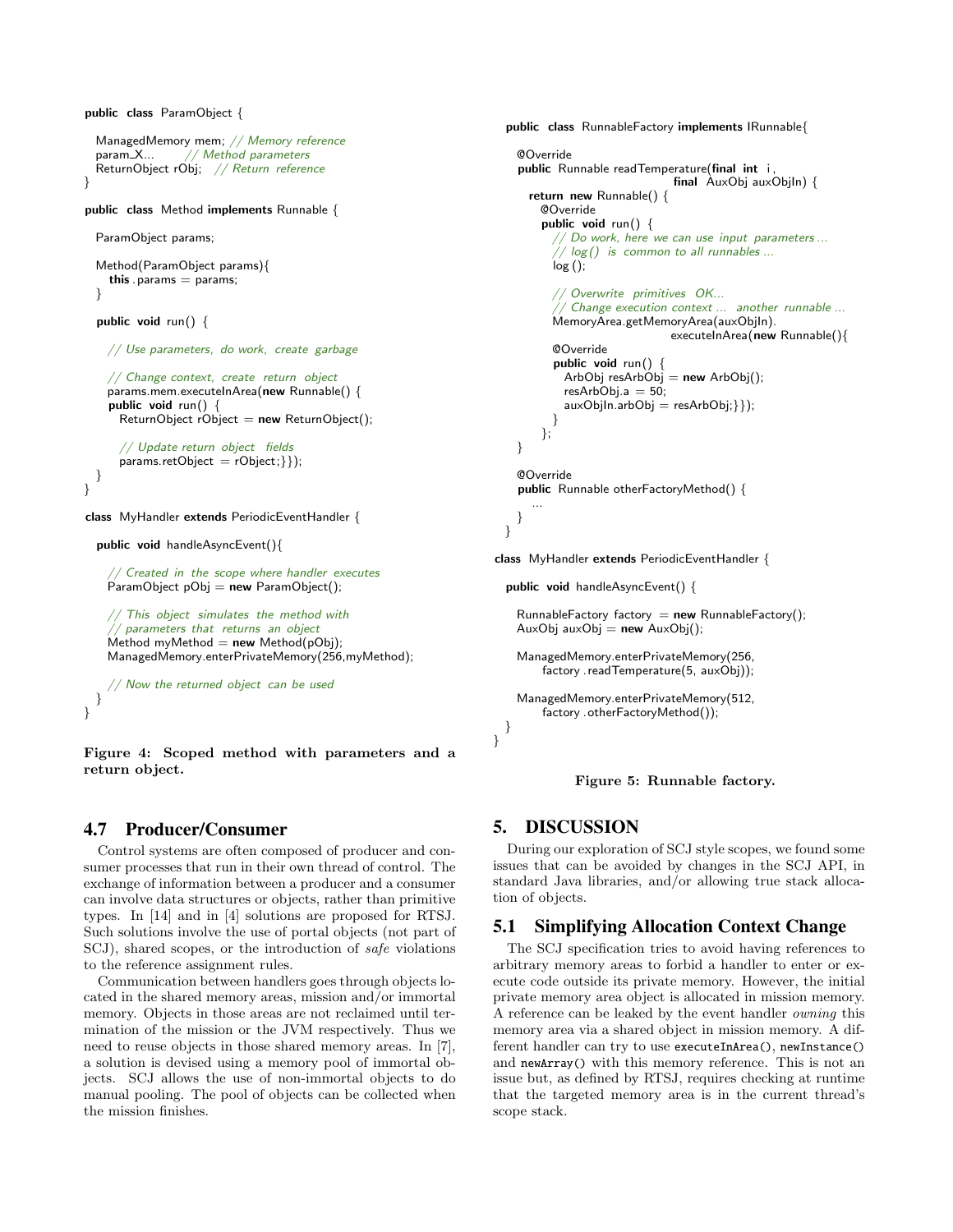To avoid the need for these run-time checks, and thus to avoid the possibility that the exception will be thrown, we propose a change in the current API with the following modifications:

- A new static method, executeInOuter(), as a substitute for executeInArea()
- Hide getCurrentManagedMemory(), getMemoryArea(), executeInArea(), newInstance() and newArray() from the application developer

According to the RTSJ scope rules it is only possible in SCJ to change the allocation context to an outer memory. Therefore, we propose to make this explicit with a static method executeInOuter() on ManagedMemory. This concept complements the static method to enter a nested private memory. For the executeInOuter() method, two variants are considered:

- executeInOuter(Object obj, Runnable logic), that will cause the calling schedulable object to change the allocation context to the outer memory area where object obj is allocated
- executeInOuter(Runnable logic) which changes the allocation context one level out

The new API with these modifications will be semantically equivalent to the original API but with the added benefit of being free from memory reference leaks and the mentioned run-time checks. $1$ 

### 5.2 Scope Aware Java Libraries

Besides scope aware patterns, one can also think on scope aware Java libraries. Consider for example the case of doing string concatenation in a temporary scope. We allocate a StringBuilder object in a temporary scope. Then, executeInArea() into the outer scope to execute StringBuilder.toString() to preserve the value in the outer scope. The issue is on how toString() is implemented. If it reuses the buffer from the StringBuilder it will end up in a wrong pointer assignment. If it does create a new array and copies the StringBuilder buffer then it is fine. The JDK version in JOP does a copy as well as OpenJDK's implementation.

Another example can be found in the data structures of java.util library (e.g. LinkedList, Vector, Stack, HashMap). The issue is the mechanism used to free the memory no longer needed by elements removed from the structures. When an element is removed, the reference to the removed element is set to null to help the GC collect the no longer needed object. Use of such structures in mission or immortal memory will cause a memory leak. A solution is proposed in [10], where elements of the data structure are recycled from a pool of elements.

A more detailed study into programming patterns present in the current Java class libraries is an interesting topic for future work. The question to answer would be if it is possible to obtain re-usable code by rewriting portions of those libraries to be scope-safe.

### 5.3 Stack Allocation

Note that in order to pass reference arguments into a private memory scope, it is necessary to allocate a Runnable object that is nested at the same level as or in a more inner-nested scope level than the scopes that contain the referenced arguments. This is an impediment to encapsulation. It adds difficulty to the tasks of integrating independently developed safety-critical Java software components and of evolving system functionality during common software maintenance activities.

Good software design requires software engineers to encapsulate data and control within clear boundaries of abstraction. These principles of abstraction demand that a programmer who intends to allocate temporary objects must take responsibility according to the conventions of the underlying programming language technology for managing the temporary memory that is consumed by those temporary objects.

A problem with the draft JSR-302 specification is that the choice to introduce a private memory scope from within a particular method is not a purely private concern. The caller needs to know that a callee is going to perform private allocations because the caller needs to set aside memory within its scope to hold the representation of the Runnable object that is used to pass arguments into the private memory scope. Further, the caller needs to know the size of the Runnable object. If subsequent software maintenance activities require changes to the structure of the Runnable object, it becomes the software maintainers job to identify all of the contexts from which the method is called and adjust their computations of scope sizes appropriately. And if a callee that performs local memory allocations is invoked from within a loop, each iteration of the loop may allocate yet another Runnable object within the caller's default memory allocation area. This represents a form of memory leak. Note that the problem of managing memory for temporary objects is different than the problem of managing memory for objects that are intended to persist beyond the lifetime of a particular method invocation. In that case, the caller of the method must take responsibility for managing the memory for the persistent objects. That is a different problem, not addressed by the solution described in this section.

It is important to note that the motivation for these proposed refinements is improved abstraction. The performance benefits are minimal, as the design of the restrictive scoped memory subset supported by JSR-302 is already sufficient to allow private memory scopes to be allocated on the run-time stack. Better separation of concerns, supporting improved abstraction of software components, could be realized if the JSR-302 specification were amended to allow entry into a private scope within which argument and local variables can be accessed without necessitating the creation of a Runnable object within the outer-nested scope. This mechanism resembles stack allocation as it is possible in C, or which optimizing JVMs might perform when references to the objects does not escape from the method. One possible solution is illustrated by the code fragment in Figure 6

The openPrivateMemoryArea() method is only allowed to be invoked as the first operation within a try statement that has an accompanying finally clause which contains only an invocation of closePrivateMemory() with no code following the finally clause within the method. An additional restriction is that this pattern is only allowed within methods that are

<sup>1</sup> Just before the deadline for the final version of this paper the SCJ expert group accepted our proposal. The static methods to change the allocation context to an outer memory area will be on ManagedMemory and are: executeInOuterArea(Runnable r) and executeInAreaOf(Object o, Runnable r).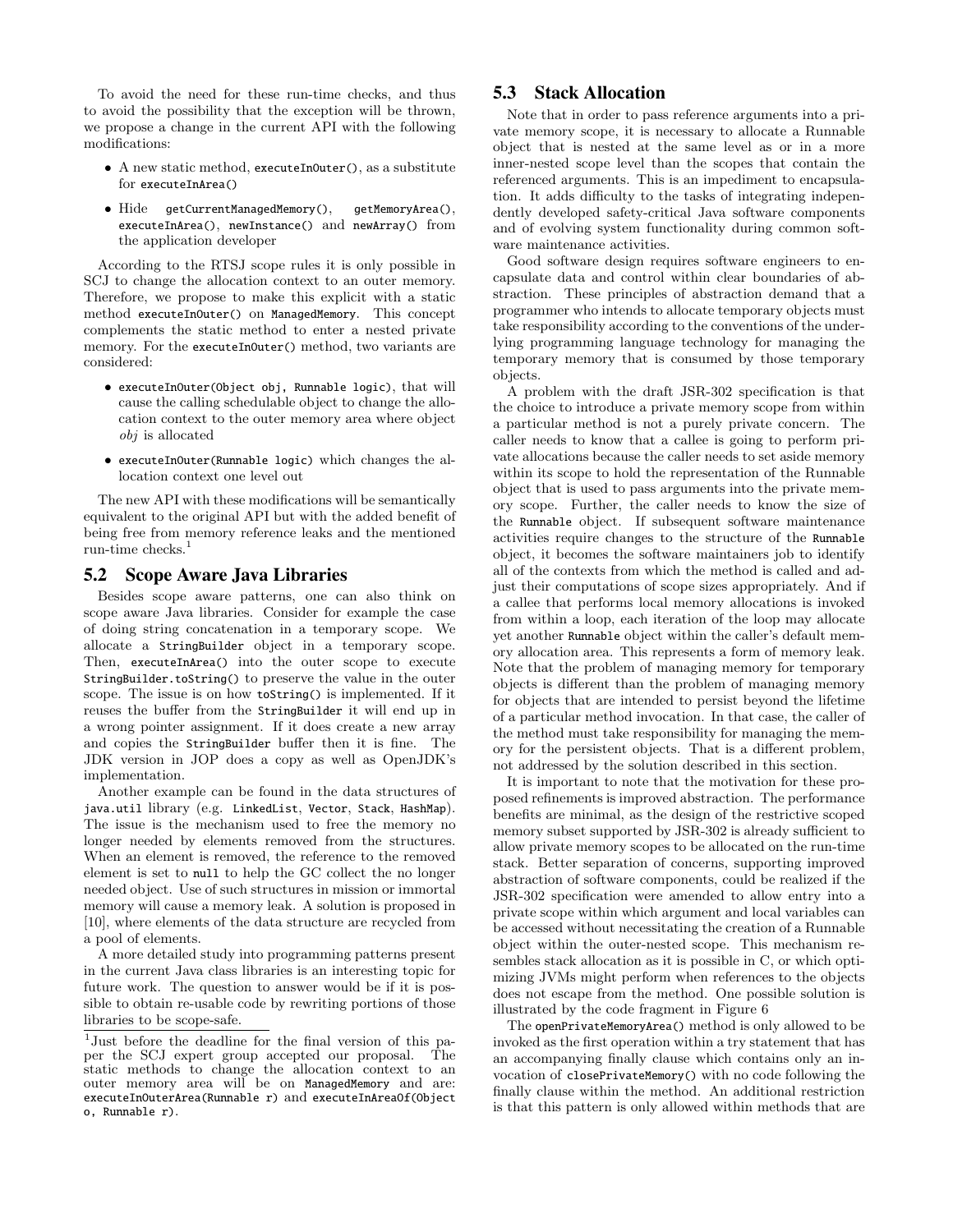```
public void Method(arg1, arg2, arg3, ...) {
try {
  ManagedMemory.openPrivateMemoryArea(size);
   // body of method can make arbitrary
   \frac{1}{2} reference to arg1, arg2, ...
   // and can allocate in inner−nested
   // private memory area
 }
 \intfinally \{ManagedMemory.closePrivateMemory();
 }
    No code is allowed to follow the finally
   statement within this method,
   and the finally statement is not allowed
   to have anything other than
 \sqrt{2}/ the closePrivateMemory() invocation.
}
```
#### Figure 6: Coding style for possible stack allocation in SCJ.

declared to have void or primitive return types. Otherwise, a programmer might accidentally endeavor to return a locally allocated object to the caller's context.

The authors acknowledge that it would be difficult for the JSR-302 group to adopt this solution because there is no equivalent capability in the current RTSJ standard and there is a strong desire to maintain full compatibility between the JSR-302 and RTSJ standards. Perhaps the JSR-282 group will see the value of this style of interaction and add similar capabilities to the JSR-282 standard in order to allow compatible support for the necessary JSR-302 enhancements.

# 5.4 Creating a Temporary Memory from executeInArea

A common requirement in scoped-memory software systems is to allocate temporary objects as part of a computation carried out in a more outer-nested scope. Consider the following use cases:

- 1. A String object that is to be returned from a method must be constructed in an outer-nested scope so that it can be referenced from objects residing in outernested scopes. Construction of the String object requires instantiation and manipulation of a temporary StringBuilder object to perform catenation of values supplied as a method's input parameters.
- 2. A constructor for a complex object needs to allocate temporary objects in order to compute the values to be stored into certain instance fields of the constructed object. The constructor itself generally executes in the scope of the object to be constructed, which may not be the inner-most private memory area.
- 3. A method to modify a data structure that resides in an outer-nested memory area (e.g. HashMap.put(key, value)) needs to execute in the outer-nested memory area that holds the data structure in order to allocate objects that can be referenced from the data structure. In some cases, such as when adding a new entry to an existing hash table requires that the size of the hash table be expanded, this method must allocate temporary objects.

As currently drafted, the JSR-302 specification only allows invocation of enterPrivateMemory() if the current memory area is the inner-most memory area associated with the current thread. This makes it difficult to address these common use-case scenarios.

We propose the following refinement to JSR-302. Consider the case that private memory P2 nests within private memory P1. Suppose further that from within allocation context P2, the program invokes executeInArea(), making P1 the current allocation context. If the program now invokes enterPrivateMemory(), a new private memory area P3 is created which physically nests within P2 (is stacked on top of P2) even though it is conceptually private to the current execution context (P1).

However, despite being a safe use case in SCJ, this pattern is disallowed from RTSJ due to the restrictions imposed by the schedulable object's scope stack. Once the allocation context is changed to a scoped memory area, the scope stack will contain only that memory area and the ones below it [3, 14] making the current allocation context the innermost scoped memory (top of the scope stack). Thus, a new enterPrivateMemory() will create a sibling of P2, since the previous enterPrivateMemory() has not returned yet and a new P3 area will be created and pushed to the scope stack.

There are good use cases that motivate the creation of temporary memories after the change of allocation context with executeInArea(); implementing the new private memory area as nested within the last entered private memory (the one from where executeInArea() was called from) of this thread seems reasonable.

### 5.5 IllegalStateException

The description of enterPrivateMemory() in the specification is incomplete. Currently, it is documented to throw IllegalStateException if invoked during initialization phase. It should also state that the exception will be thrown if invoked when the current allocation context is the result of an executeInArea() invocation. This further restriction is needed to keep each private memory area with at most one child.

### 6. CONCLUSIONS

Safety-critical Java defines three memory areas: immortal memory, mission memory, and private memories. Private memories are used for temporal storage for the lifetime of a single release. Private memories can be nested. Usage of these memories and returning results from an inner nested memory is not trivial. In this paper we analyzed possible usage patterns of the scoped memory as defined in safety-critical Java aiming at helping in the development of applications.

Temporary storage offered by nested private memories can be exploited with the use of scoped loops which are entered more than once per handler release. If results are to be preserved for the next loop iteration, one can think on updating global objects in immortal memory. This is limiting and not thread safe because static fields are only allowed to refer to other immortal objects and multiple threads may overwrite each other's parameters. A different approach is the use of auxiliary objects to return results and pass arguments from and into the Runnable required by the enterPrivateMemory() and executeInArea() methods. Returning objects from private or nested private memory areas is accomplished by an